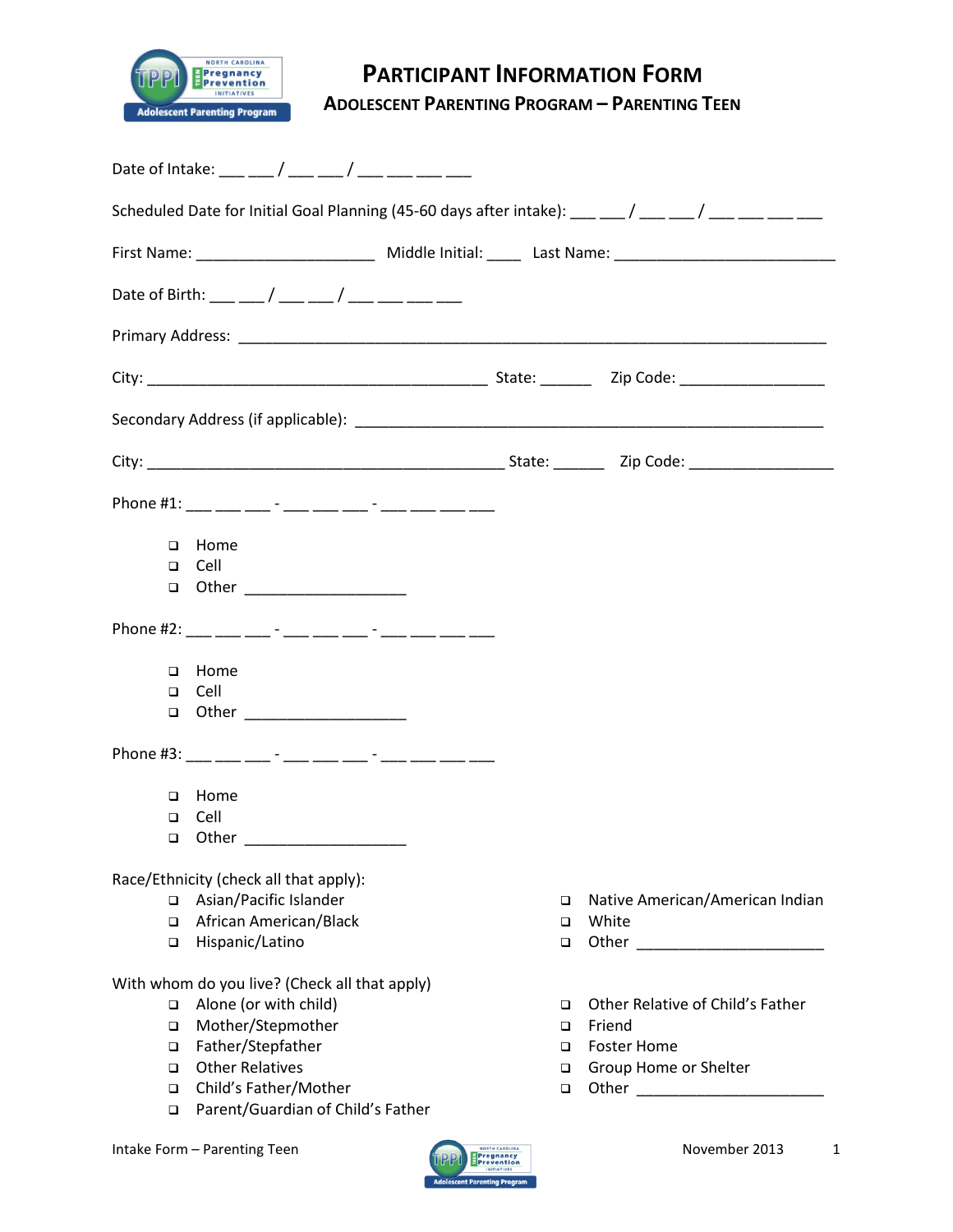Who referred you to APP? (Check all that apply) □ School Health Department Other Health Provider **D** Hospital DSS<sub>D</sub> **Juvenile Services**  Therapist/Counselor □ Family Member □ Current or Past APP Participant **D** Friend Self **a** Other \_\_\_\_\_\_\_\_\_\_\_\_\_\_\_\_\_\_\_\_\_ **Parent/Legal Guardian Information** First Name: \_\_\_\_\_\_\_\_\_\_\_\_\_\_\_\_\_\_\_\_\_\_\_\_ Last Name: \_\_\_\_\_\_\_\_\_\_\_\_\_\_\_\_\_\_\_\_\_\_\_\_\_\_\_\_\_\_\_\_\_\_\_\_\_\_\_\_\_ Address: \_\_\_\_\_\_\_\_\_\_\_\_\_\_\_\_\_\_\_\_\_\_\_\_\_\_\_\_\_\_\_\_\_\_\_\_\_\_\_\_\_\_\_\_\_\_\_\_\_\_\_\_\_\_\_\_\_\_\_\_\_\_\_\_\_\_\_\_\_\_\_\_\_\_\_\_ City: \_\_\_\_\_\_\_\_\_\_\_\_\_\_\_\_\_\_\_\_\_\_\_\_\_\_\_\_\_\_\_\_\_\_\_\_\_\_\_\_\_ State: \_\_\_\_\_\_ Zip Code: \_\_\_\_\_\_\_\_\_\_\_\_\_\_\_\_\_ Phone #1: \_\_\_ \_\_\_ \_\_\_ - \_\_\_ \_\_\_ -\_\_ - \_\_\_ -\_\_ \_\_\_ \_\_\_ \_\_\_ □ Home Cell  $\Box$  Other  $\Box$ Phone #2: \_\_\_\_ \_\_\_ \_\_\_ - \_\_\_ \_\_\_ \_\_ - \_\_\_ -\_\_ \_\_\_ \_\_\_ \_\_\_ D Home Cell **a** Other \_\_\_\_\_\_\_\_\_\_\_\_\_\_\_\_\_\_\_\_\_\_ Phone #3: \_\_\_ \_\_\_ \_\_\_ - \_\_\_ \_\_\_ \_\_\_ - \_\_\_ -\_\_ \_\_\_ \_\_\_ \_\_\_ \_\_\_ **D** Home Cell **a** Other \_\_\_\_\_\_\_\_\_\_\_\_\_\_\_\_\_\_\_\_ **Emergency Contact Information** *Enter if different from Parent/Legal Guardian listed above.* First Name: \_\_\_\_\_\_\_\_\_\_\_\_\_\_\_\_\_\_\_\_\_\_\_\_ Last Name: \_\_\_\_\_\_\_\_\_\_\_\_\_\_\_\_\_\_\_\_\_\_\_\_\_\_\_\_\_\_\_\_\_\_\_\_\_\_\_\_ Address: \_\_\_\_\_\_\_\_\_\_\_\_\_\_\_\_\_\_\_\_\_\_\_\_\_\_\_\_\_\_\_\_\_\_\_\_\_\_\_\_\_\_\_\_\_\_\_\_\_\_\_\_\_\_\_\_\_\_\_\_\_\_\_\_\_\_\_\_\_\_\_\_\_\_\_\_ City: \_\_\_\_\_\_\_\_\_\_\_\_\_\_\_\_\_\_\_\_\_\_\_\_\_\_\_\_\_\_\_\_\_\_\_\_\_\_\_\_\_\_\_ State: \_\_\_\_\_\_ Zip Code: \_\_\_\_\_\_\_\_\_\_\_\_\_\_\_\_ Phone #1: \_\_\_ \_\_\_ \_\_\_ - \_\_\_ \_\_\_ \_\_ - \_\_\_ -\_\_ \_\_\_ \_\_\_ \_\_\_ \_\_\_ D Home Cell **a** Other \_\_\_\_\_\_\_\_\_\_\_\_\_\_\_\_\_\_\_\_

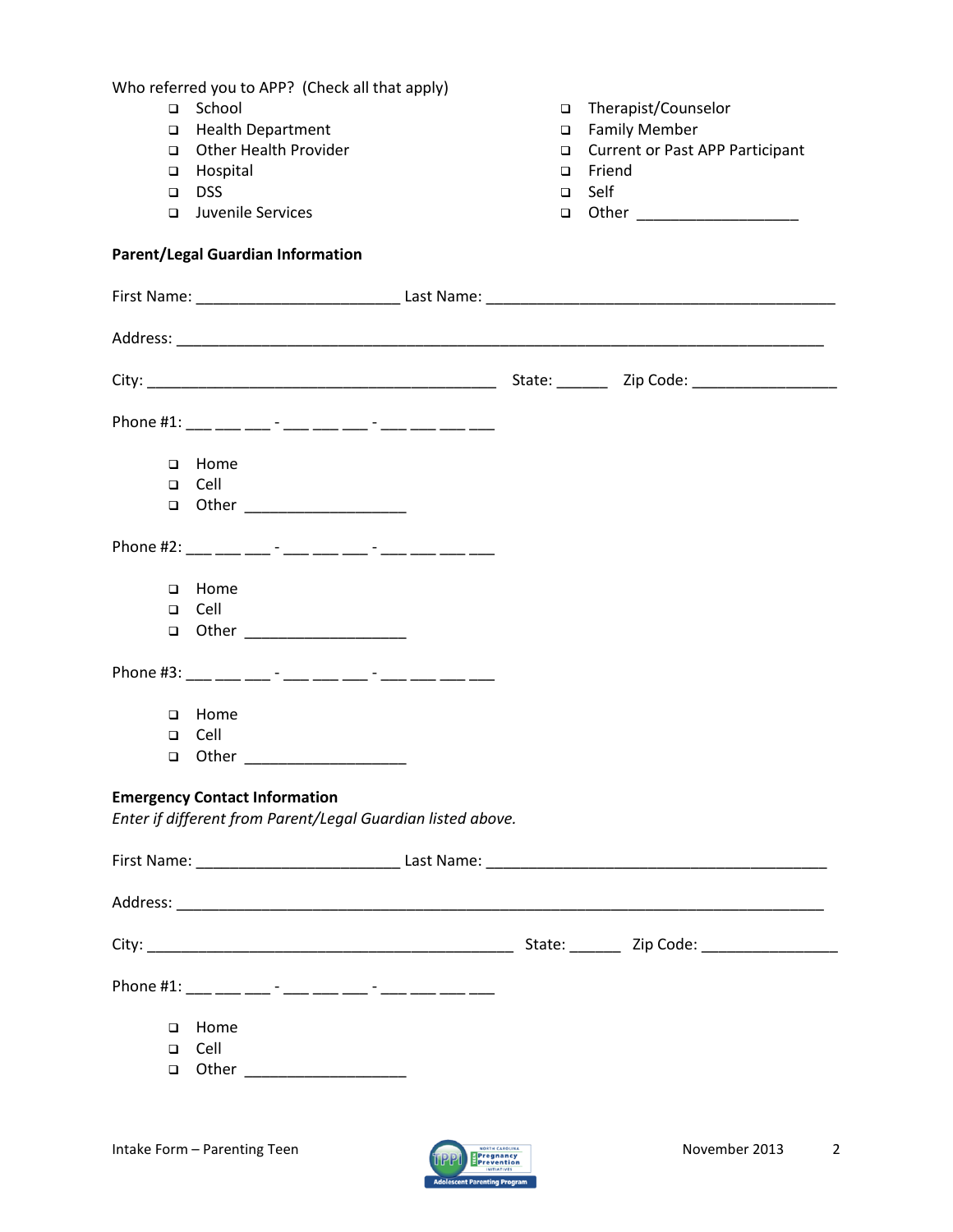Phone #2: \_\_\_ \_\_\_ \_\_\_ - \_\_\_ \_\_\_ -\_\_ -\_\_ -\_\_ \_\_\_ \_\_\_ \_\_

- □ Home
- Cell
- $\Box$  Other  $\Box$

Phone #3: \_\_\_ \_\_\_ \_\_\_ - \_\_\_ \_\_\_ \_\_ - \_\_\_ -\_\_ \_\_\_ \_\_\_ \_\_\_

- **D** Home
- Cell
- **Q** Other \_\_\_\_\_\_\_\_\_\_\_\_\_\_\_\_\_\_\_\_\_

Relation to you:

- □ Father
- **D** Mother
- $\Box$  Other guardian
- **D** Brother

#### **Resources**

What services do you currently receive? (Check all that apply)

- TANF/Work First
- □ Food Stamps
- Unemployment Benefits
- WIC
- Day Care Subsidy
- Mental Health Services
- Child Protective Services
- □ Health Department
- Drug Treatment
- Juvenile Services
- Medicaid
- □ Health Choice
- SSI/SSA
- □ Sister
- Grandparent
- □ Other relative
- □ Non-relative
- Foster Care
- Child Support
- Child Services Coordination (CSC)
- Maternal Care Coordination (MCC)
- □ Maternal Outreach Worker (MOW)
- □ Baby Love
- Resources from Church
- □ Public Housing
- After School Program
- □ Support Our Students (SOS)
- Other \_\_\_\_\_\_\_\_\_\_\_\_\_\_\_\_\_\_\_\_\_\_\_\_
- □ None
- Not Sure

□ Housing

Transportation

 Financial Assistance Mental Health Treatment □ Substance Abuse Treatment

 Other \_\_\_\_\_\_\_\_\_\_\_\_\_\_\_\_\_\_\_\_\_\_\_\_ Other \_\_\_\_\_\_\_\_\_\_\_\_\_\_\_\_\_\_\_\_\_\_\_\_

What assistance or services do you need? (Check all that apply)

- □ Birth Control
- □ Health Care for Self
- □ Health Care for Child
- □ Child Care
- Job Preparation
- Academic Support
- □ Parenting Education

#### **Education**

What type of educational program are you enrolled in?

- Not Currently Enrolled (you must enroll within the next 60 days to participate in APP)
- Regular Education (includes charter schools & homebound)
- GED or Alternative Education Program (night school, virtual school, home school)

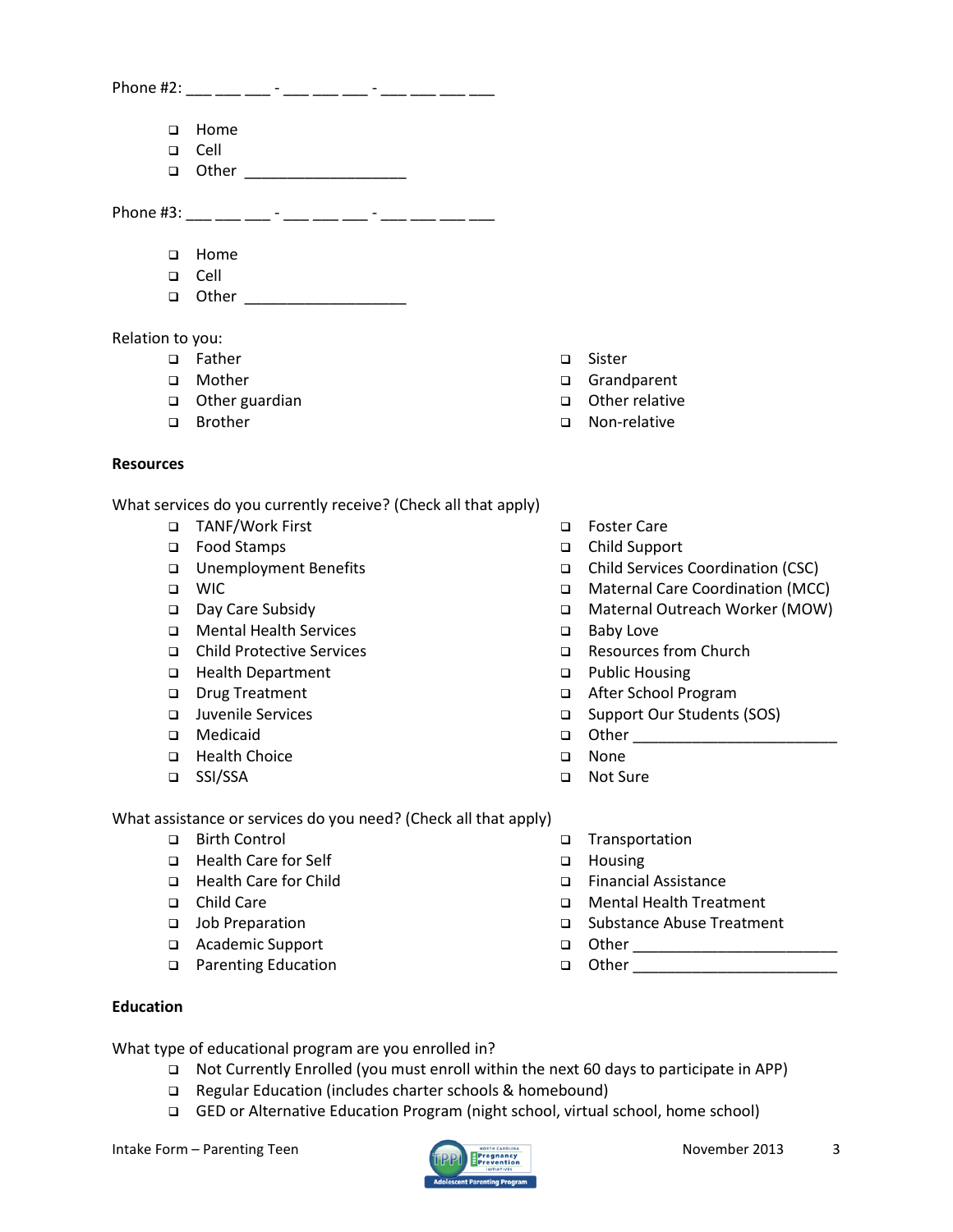Name of School or Program:  $\Box$ 

What grade are you currently in?

- □ Not Currently Enrolled Ungraded School  $\Box$  4  $\Box$  5 6 8 9  $\Box$  10  $\Box$  11  $\Box$  12
- $\Box$  7

What level of grades did you achieve on your most recent report card?

- Above Average (mostly A's and B's)
- Average (mostly C's and D's)
- Below Average (F's)

What is your educational goal? (Check all that apply)

- Graduate from High School or earn GED
- Attend Vocational or Trade School
- Attend 2-year College Program
- Attend 4-year College Program
- Attend more than 4 years of college

#### **Parents and Siblings**

How old was your mother when she had her first child?

- □ 14 or younger
- $\Box$  15-19
- □ 20 or older
- □ Not Sure

Did any of your brothers or sisters become parents before graduating from high school?

- □ Don't have any brothers or sisters
- No
- Yes
- □ Not Sure

Did any of your brothers or sisters drop out of school before graduating?

- □ Don't have any brothers or sisters
- No
- Yes
- □ Not Sure

#### What was the highest grade completed by your mother?

- $\Box$  8<sup>th</sup> Grade or lower
- $\Box$  9<sup>th</sup> Grade
- $\Box$  10<sup>th</sup> Grade
- $\Box$  11<sup>th</sup> Grade
- $\Box$  12<sup>th</sup> Grade
- GED
- □ Some College
- College Degree or higher
- Not Sure

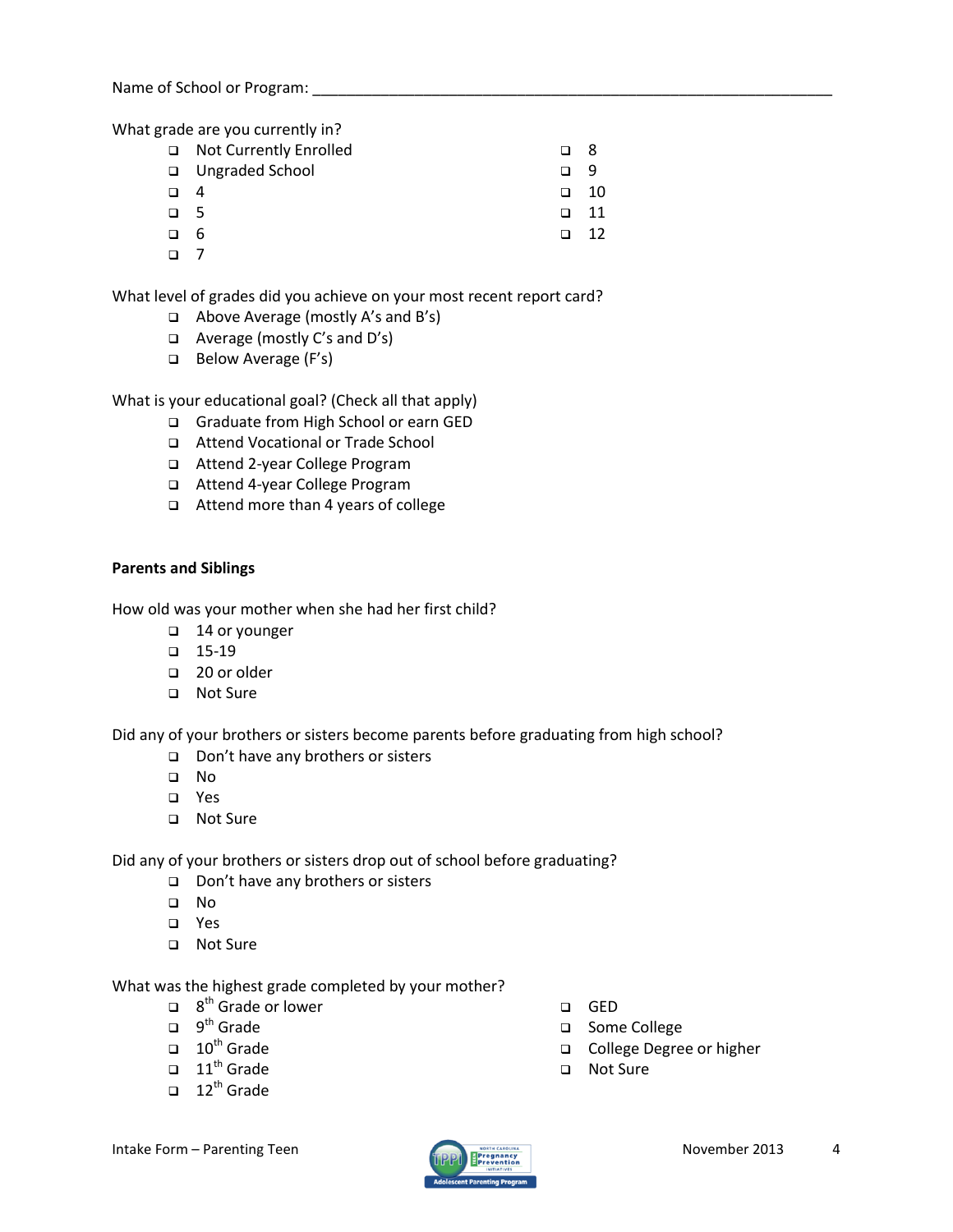What was the highest grade completed by your father?

- $\Box$  8<sup>th</sup> Grade or lower
- $\Box$  9<sup>th</sup> Grade
- $\Box$  10<sup>th</sup> Grade
- $\Box$  11<sup>th</sup> Grade
- $\Box$  12<sup>th</sup> Grade

### **Employment**

Do you currently have a job?

Yes

How many hours per week do you work?

- $\Box$  1-10 hours
- $\Box$  11-20 hours
- $\Box$  21-30 hours
- □ 30 or more hours

Do you think you are learning skills at your current job that could help you get a better job?

- Yes
- No
- □ Not sure

Do you think you will have good chances for promotions at your current job?

- Yes
- No
- □ Not sure
- No

Have you ever had a job?

- Yes
- No

Are you looking for a job (or a better job) right now?

- Yes
- $\Box$  No

What is/are the reason(s)? (check all that apply)

- Like my current job
- Too young to work
- $\Box$  There are no jobs available that I want
- Cannot find a job
- $\Box$  Not sure where/how to get a job
- □ Do not have the necessary training, skills, or experience to get a job
- □ Cannot arrange childcare
- □ Do not have time to work due to other responsibilities
- □ Parent/guardian will not allow me to work
- Do not have transportation
- Do not feel well enough to work due to pregnancy
- Not interested in working



- GED
- □ Some College
- College Degree or higher
- □ Not Sure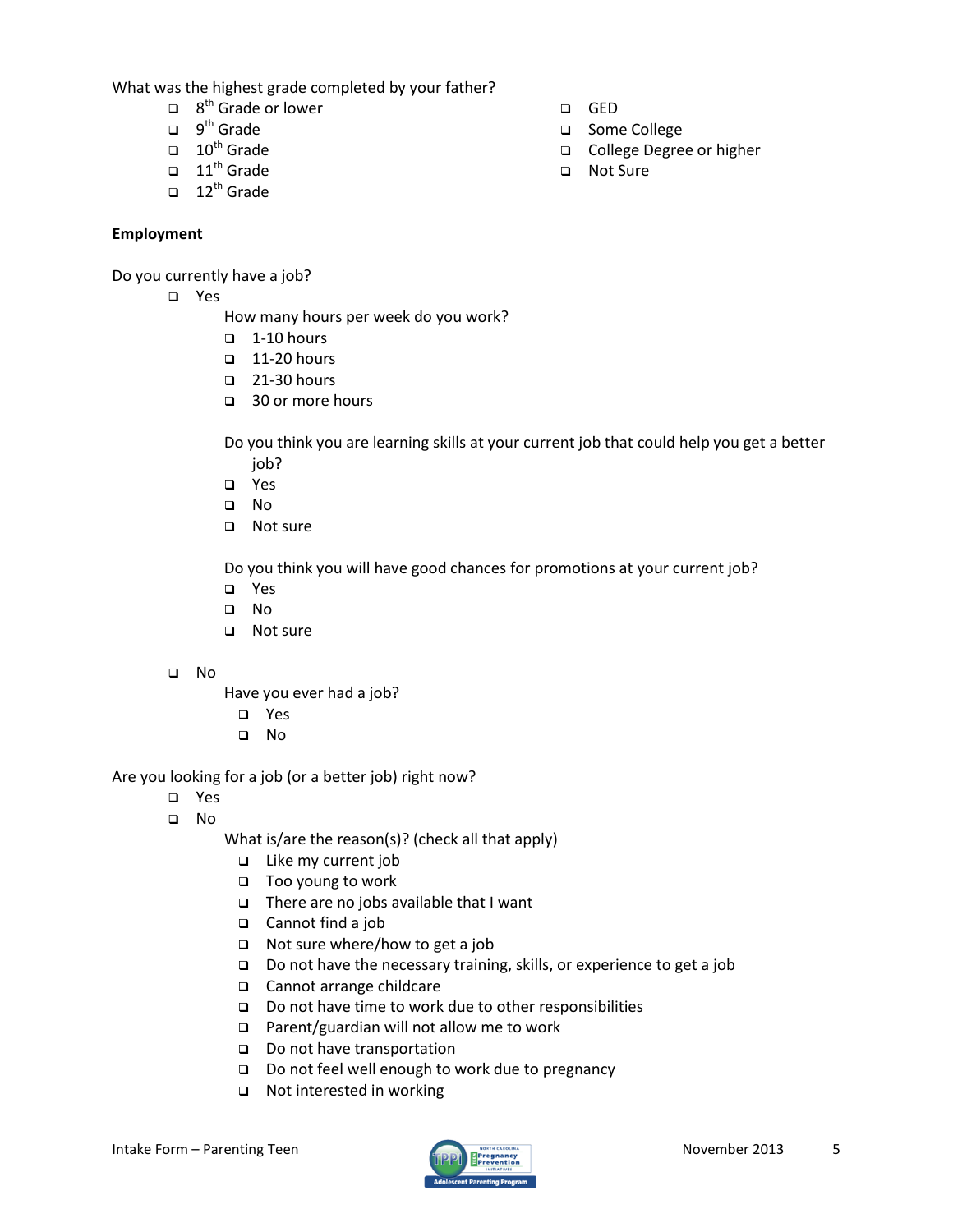#### **Legal Issues**

Have you ever been arrested?

- No
- Yes

Have you ever been sentenced to spend time in a correctional institution (jail, prison, youth detention center, etc.)?

Yes

No

Have you ever been on probation?

Yes

Are you currently on probation?

```
 Yes
```
Name and Contact Information of Probation Officer:

No

No

Have you ever been reported to Child Protective Services for suspected child abuse or neglect?

\_\_\_\_\_\_\_\_\_\_\_\_\_\_\_\_\_\_\_\_

- Yes
- No

## **Experience with Abuse/Assault**

Have you ever experienced physical abuse (hitting, pushing, choking)?

- Yes
	- By whom? (check all that apply)
		- Current Partner (boyfriend/girlfriend)
		- Former Partner
		- □ Parent/Guardian
		- □ Sibling
		- other
- No

Have you ever experienced emotional abuse (name calling, put-downs)?

Yes

By whom? (check all that apply)

- Current Partner (boyfriend/girlfriend)
- Former Partner
- □ Parent/Guardian
- □ Sibling
- other
- No

Have you ever witnessed a sibling being physically or emotionally abused?

- Yes
- No

Have you ever witnessed a parent being physically or emotionally abused?

- Yes
- No

Intake Form – Parenting Teen November 2013 6

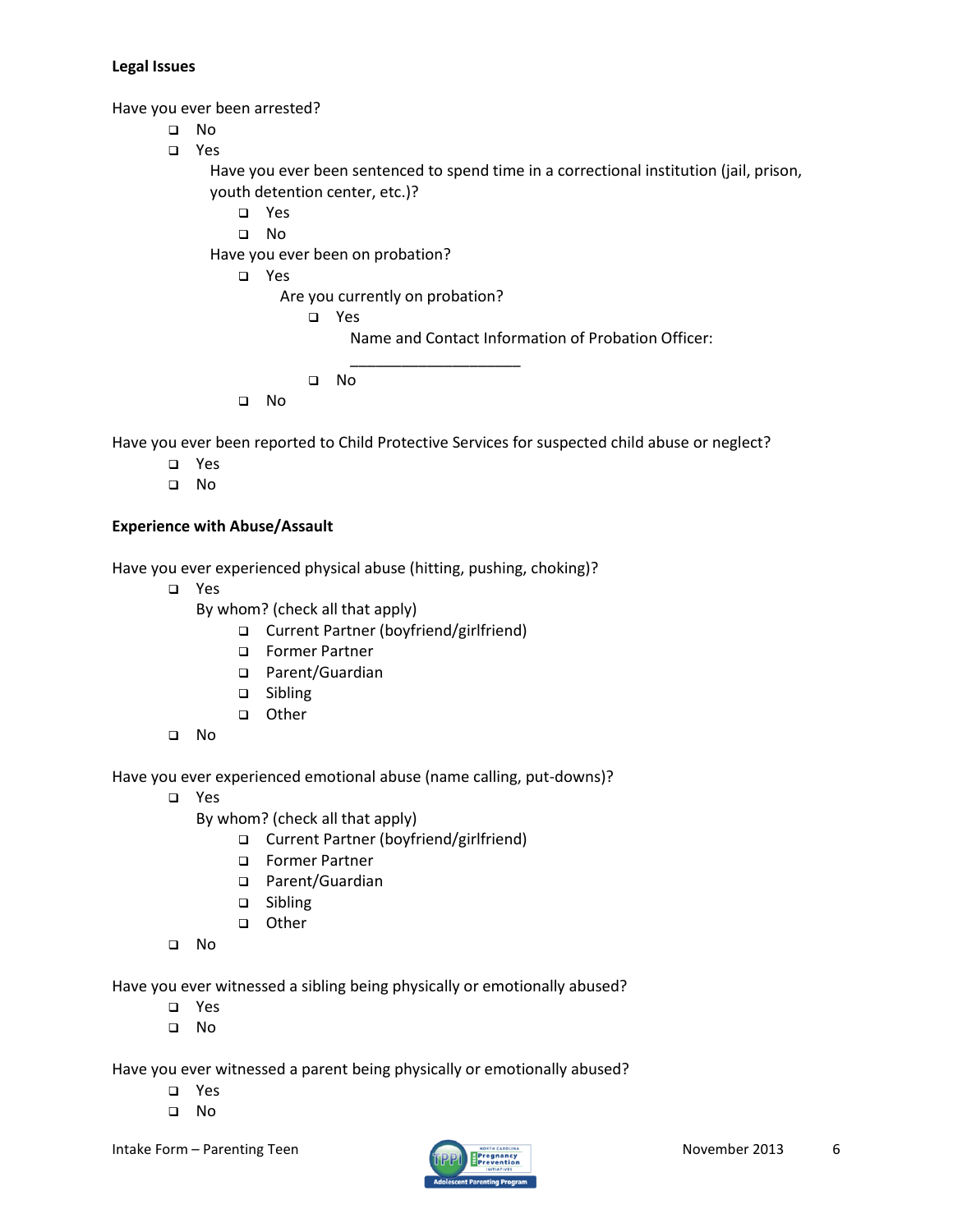Have you ever been forced to have sex (vaginal, anal, or oral) against your will?

- Yes
	- By whom? (check all that apply)
		- □ Current Partner (boyfriend/girlfriend)
		- Former Partner
		- □ Parent/Guardian
		- □ Other relative
		- other
- No

Have you ever experienced any unwanted sexual situation?

Yes

By whom? (check all that apply)

- Current Partner (boyfriend/girlfriend)
- Former Partner
- □ Parent/Guardian
- Other relative
- other
- No

## **Pregnancy**

Are you currently pregnant?

- □ Yes (Please us the Intake From for pregnant teens.)
- □ No (Continue to questions below.)

How many times have you been pregnant (including any abortions, miscarriages, or still births)?

- $\Box$  1
- $\Box$  2
- □ 3 or more

Would you like to have another child?

- Yes How soon? \_\_\_\_\_\_\_\_\_\_\_\_\_\_\_\_\_\_\_\_\_\_\_\_\_\_\_\_\_\_\_\_\_\_\_\_\_\_\_\_\_\_\_\_\_\_\_\_\_
- No

What complications did you have during your most recent pregnancy? (Check all that apply)

- Pre-eclampsia/Toxemia
- □ Pre-term Labor
- Gestational Diabetes (diabetes during pregnancy only)
- **D** Multiple Births
- **D** Pregnancy and Lupus
- □ Pregnancy and Sickle Cell Anemia
- **D** Pregnancy and Epilepsy
	- Ectopic Pregnancy
	- Fibroids and Pregnancy
	- Infectious Disease and Pregnancy
	- Other \_\_\_\_\_\_\_\_\_\_\_\_\_\_\_\_\_\_\_\_\_\_\_
	- None
	- □ Not Sure

When did you begin receiving prenatal care during your most recent pregnancy?

- Did not receive any prenatal care
- $\Box$  1<sup>st</sup> Trimester
- □ 2<sup>nd</sup> Trimester
- □ 3<sup>rd</sup> Trimester

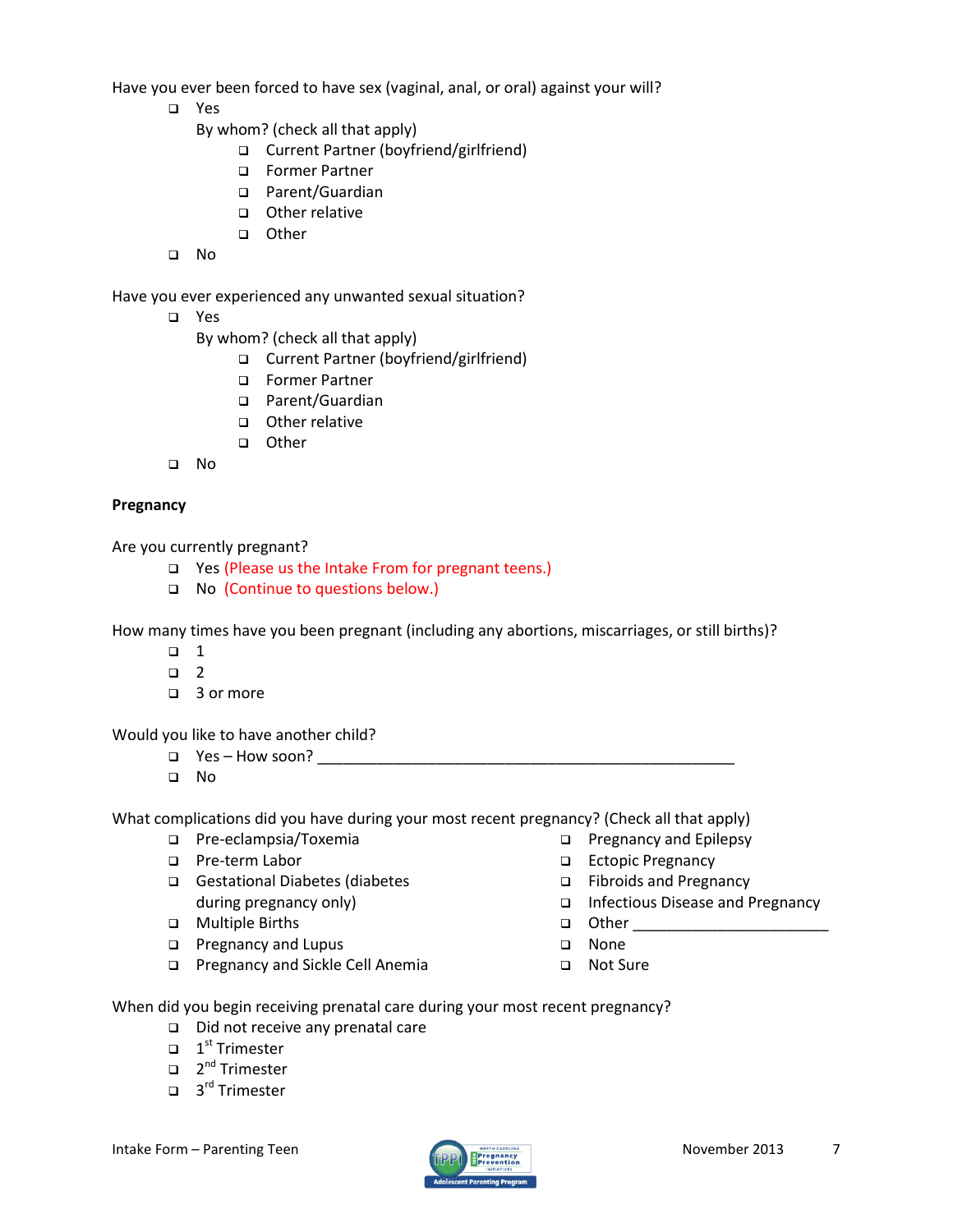How many prenatal visits did you have?

- $\Box$  0
- $-1-3$
- $-4-6$
- □ 7 or more

Do you currently smoke?

- Yes
- No
- Did you smoke in the past?
	- Yes
		- Were you able to stop smoking during your pregnancy?
			- Yes
			- No
	- No

Does anyone in your household currently smoke?

- Yes
- No

Do you currently drink alcohol?

Yes

How many drinks per week?

- $\Box$  0-1
- $\Box$  2-3
- $-4-5$
- More than 5
- No

Have you ever drunk alcohol in the past?

Yes

Were you able to stop drinking during your pregnancy?

- Yes
- No
- No

Do you currently use illicit or prescription drugs or other substances to get high?

- Yes
	- How often?
		- Less than once per month
		- 1-2 times per month
		- 3-4 times per month
		- **D** More than once per week
- No

Did you go to your post partum check up after you gave birth?

Yes

Did your health care provider say you need another appointment with him/her or another type of health care provider?

- Yes
- No
- No

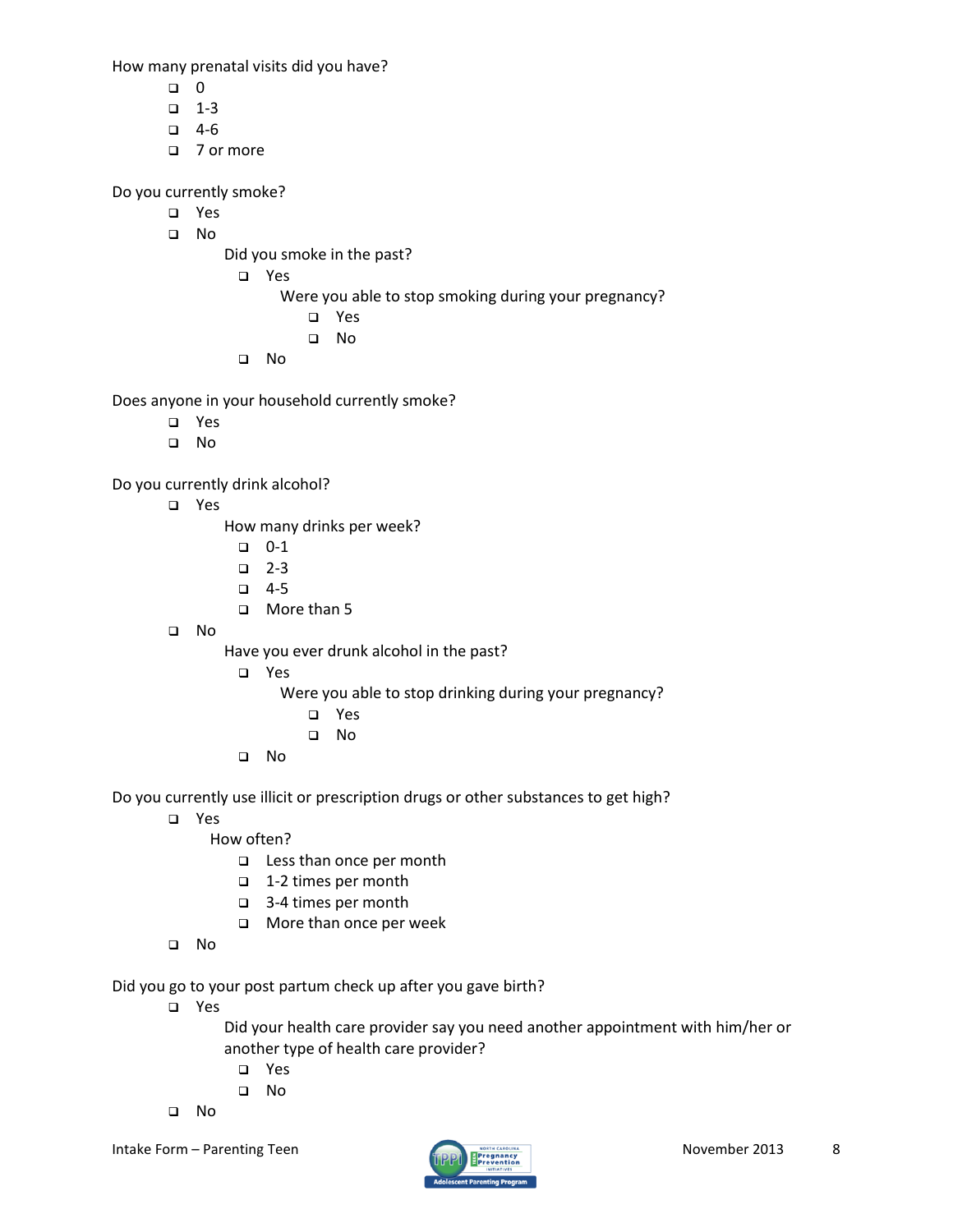Are you currently using a family planning method to prevent another pregnancy?

Yes

What method of birth control do you use? (check all that apply)

- Abstinence
- Birth Control Pills
- Condom (Female)
- □ Condom (Male)
- □ Contraceptive Patch
- Diaphragm
- □ Hormonal Implant
- □ Hormonal Injection
- IUD (ParaGard, Mirena, Skyla)
- □ Spermicides
- □ Sponge
- □ Vaginal Ring
- Withdrawal
- No

Which of the following do you currently suffer from? (check all that apply)

- □ Back pain
- Grinding your teeth
- □ Headaches
- □ Hard time sleeping
- □ Unable to concentrate
- **Example 1** Feeling grouchy
- □ Sleeping too much
- □ Loss of appetite
- Wanting to hurt myself
- $\Box$  Indigestion or gas pains
- □ Shaking hands
- □ Upset stomach
- □ Pounding heart
- Muscle tension
- $\Box$  Ringing in ears
- □ Eating too much
- □ Eating disorder
- Feeling bad about myself
- □ High blood pressure
- Diabetes
- □ Take prescription medication
- Depression
- □ Anxiety
- Asthma
- □ Recurrent sexually transmitted infections
- Other \_\_\_\_\_\_\_\_\_\_\_\_\_\_\_\_\_\_\_\_\_\_\_
- None

Do you currently have a health care provider for yourself who you can see on a regular basis?

- Yes Name of Practice/Provider: \_\_\_\_\_\_\_\_\_\_\_\_\_\_\_\_\_\_\_\_\_\_\_\_\_\_\_\_\_\_\_\_\_\_\_\_\_\_\_\_\_\_\_\_
- No

Do you have a health care provider for your child who you can see on a regular basis?

- $\Box$  Yes Name of Practice/Provider:
- No

Do you have health insurance for yourself?

- Yes
	- Medicaid
	- Health Choice
	- D Other
- No

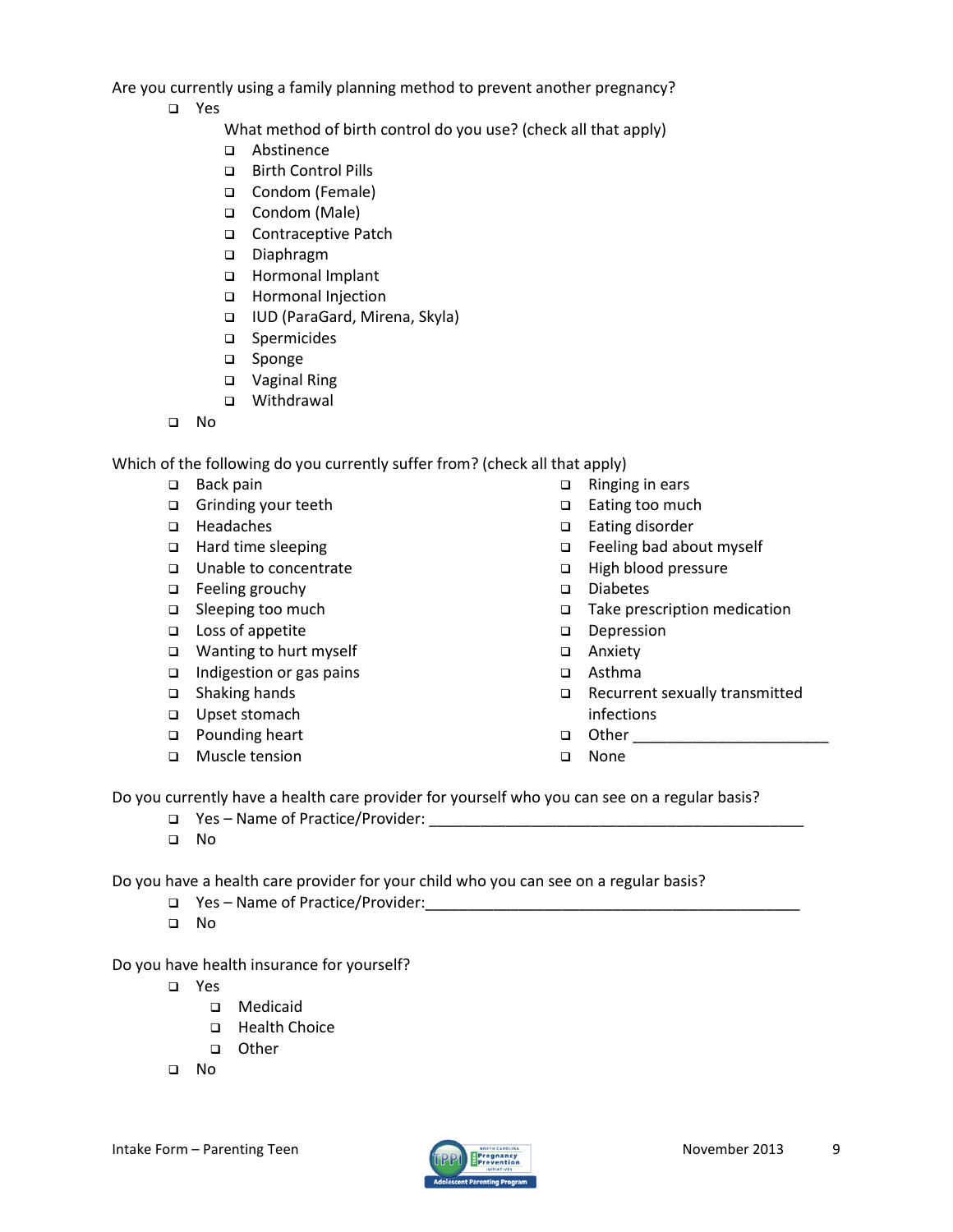Do you have health insurance for your child?

- Yes
	- Medicaid
	- □ Health Choice
	- other
- No

## C**hild Information**

| Child's Sex:                                                         |  |
|----------------------------------------------------------------------|--|
| Male<br>$\Box$                                                       |  |
| Female<br>□                                                          |  |
| Child's Birth Weight: ______ lbs. _____ oz.                          |  |
| At what stage was your pregnancy when your child was born?           |  |
| $\Box$ Premature (less than 36 weeks)                                |  |
| Pre-term (36-37 weeks)<br>□                                          |  |
| Full-term (more than 38 weeks)                                       |  |
| What health problems does your child have? (Check all that apply)    |  |
| Low Birth Weight<br>$\Box$                                           |  |
| Anemia<br>□                                                          |  |
| <b>Heart Problems</b><br>□                                           |  |
| Lung Problems, including asthma<br>□                                 |  |
| Spina Bifida<br>$\Box$                                               |  |
| Cleft Lip or Palate<br>$\Box$                                        |  |
| Failure to Thrive<br>□                                               |  |
| □                                                                    |  |
| None<br>$\Box$                                                       |  |
| Did your baby spend time in the hospital for more than two days?     |  |
|                                                                      |  |
| Did your baby spend time in the neonatal intensive care unit (NICU)? |  |
| □ Yes                                                                |  |
| - No<br>$\Box$                                                       |  |
| - No<br>$\Box$                                                       |  |
| What are your child care arrangements? (Check all that apply)        |  |
| Parent/Guardian<br>$\Box$                                            |  |
| Relatives<br>$\Box$                                                  |  |
| .                                                                    |  |

- Daycare at School
- Daycare Not at School (Home or Center Daycare)
- □ Friends
- Other

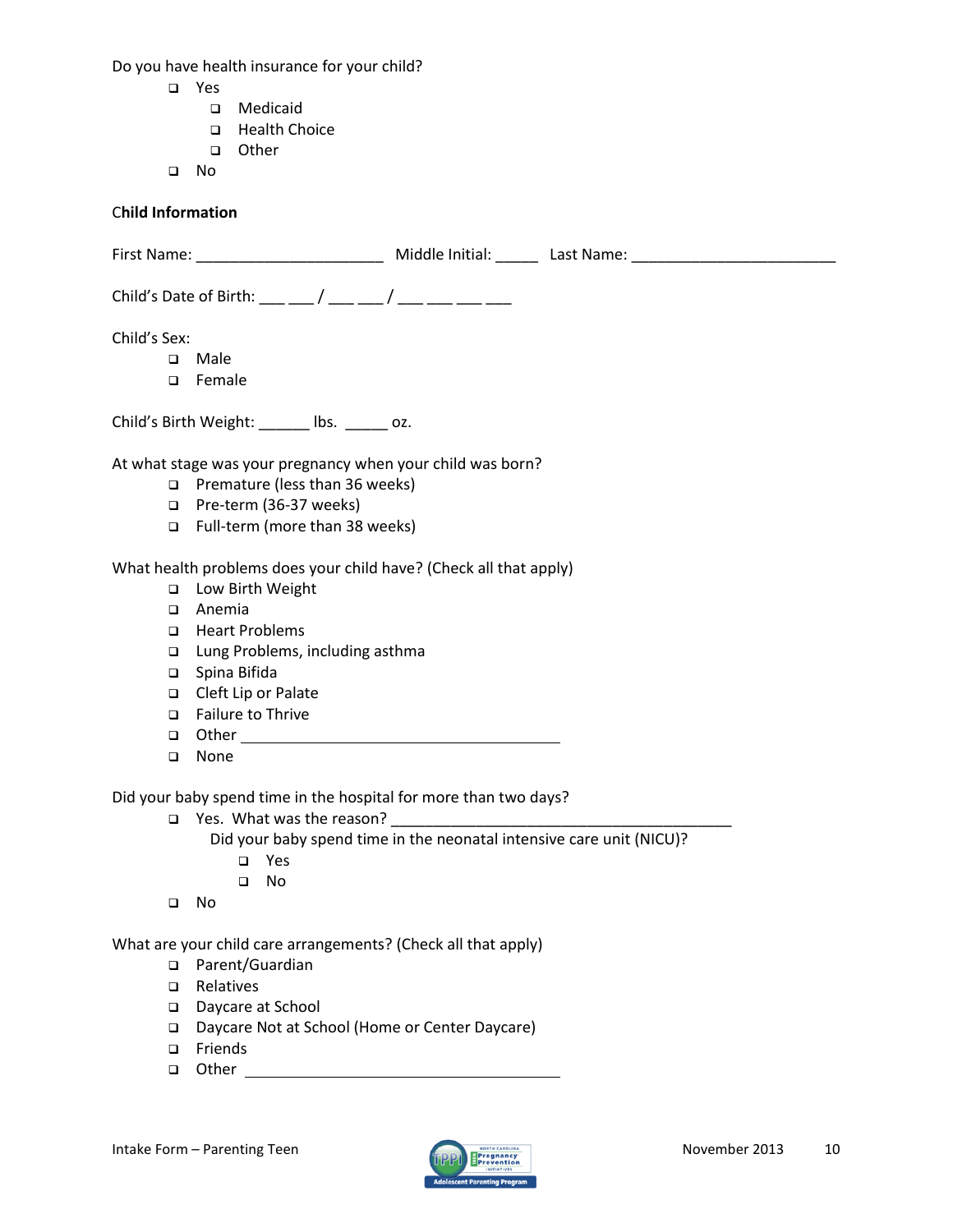Is your child up to date with immunizations?

- Yes
- No
- Not Sure

# **Twin (if applicable):**

|                        | First Name: _____________________________ Middle Initial: ______ Last Name: _______________________                                                                          |
|------------------------|------------------------------------------------------------------------------------------------------------------------------------------------------------------------------|
| Child's Sex:           |                                                                                                                                                                              |
| $\Box$                 | Male                                                                                                                                                                         |
| $\Box$                 | Female                                                                                                                                                                       |
|                        |                                                                                                                                                                              |
|                        | Child's Birth Weight: ______ lbs. _____ oz.                                                                                                                                  |
|                        | What health problems does your child have? (Check all that apply)                                                                                                            |
| $\Box$                 | Low Birth Weight                                                                                                                                                             |
| □                      | Anemia                                                                                                                                                                       |
| □                      | <b>Heart Problems</b>                                                                                                                                                        |
| □                      | Lung Problems, including asthma                                                                                                                                              |
| $\Box$                 | Spina Bifida                                                                                                                                                                 |
|                        | □ Cleft Lip or Palate                                                                                                                                                        |
|                        | Failure to Thrive                                                                                                                                                            |
|                        |                                                                                                                                                                              |
| □                      | None                                                                                                                                                                         |
| $\Box$                 | Did your baby spend time in the hospital for more than two days?<br>Did your baby spend time in the neonatal intensive care unit (NICU)?<br>$\Box$ Yes<br>No<br>$\Box$<br>No |
|                        |                                                                                                                                                                              |
|                        | What are your child care arrangements? (Check all that apply)                                                                                                                |
|                        | □ Parent/Guardian                                                                                                                                                            |
| $\Box$                 | Relatives                                                                                                                                                                    |
| $\Box$                 | Daycare at School                                                                                                                                                            |
| ❏                      | Daycare Not at School (Home or Center Daycare)                                                                                                                               |
| □                      | Friends                                                                                                                                                                      |
| ❏                      |                                                                                                                                                                              |
|                        | Is your child up to date with immunizations?                                                                                                                                 |
| $\Box$                 | Yes                                                                                                                                                                          |
| $\Box$                 | <b>No</b>                                                                                                                                                                    |
| □                      | Not Sure                                                                                                                                                                     |
|                        |                                                                                                                                                                              |
| <b>Father of Child</b> |                                                                                                                                                                              |
|                        | First Name: _____________________________ Middle Initial: _______ Last Name: _________________________________                                                               |
|                        |                                                                                                                                                                              |

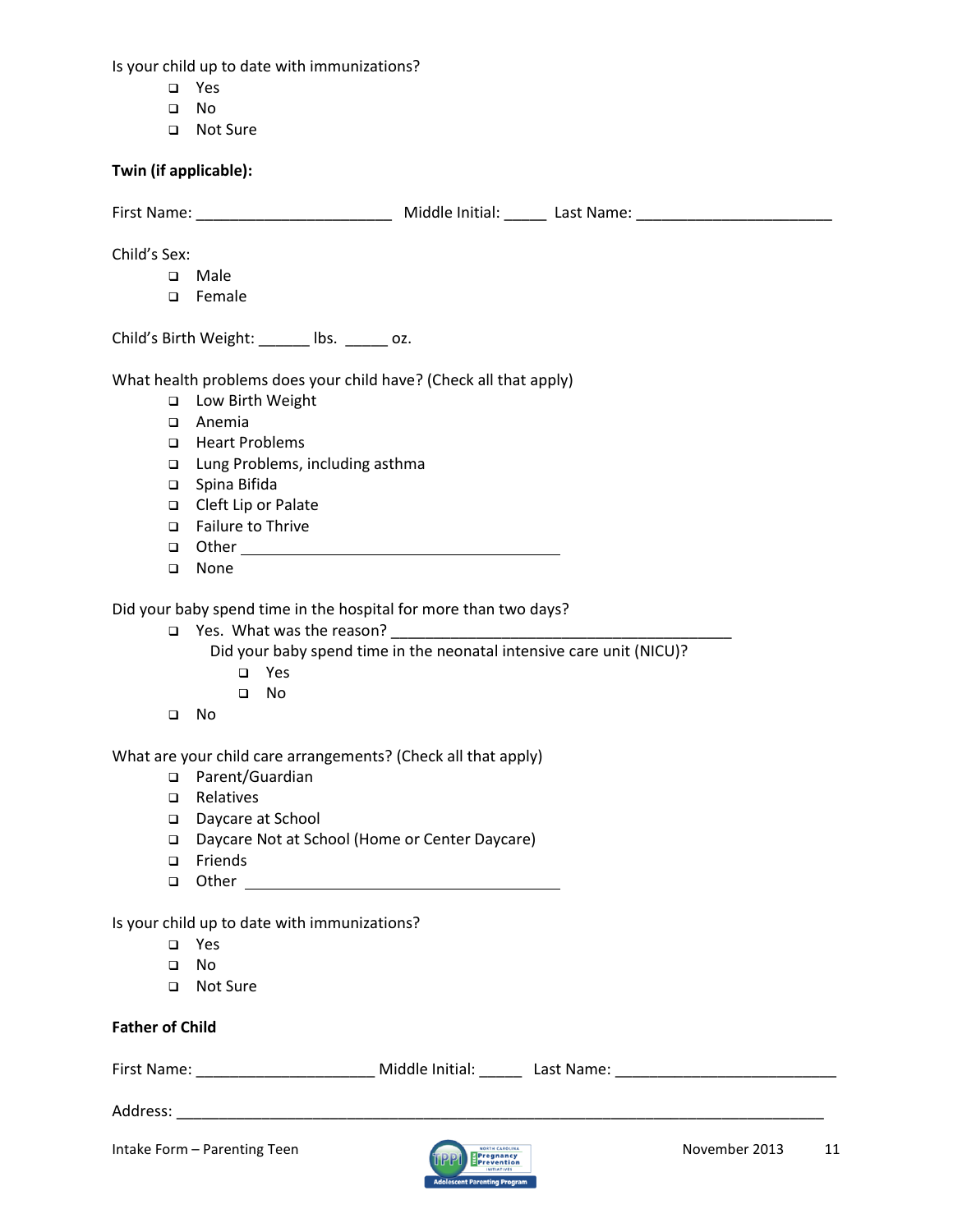| $\sim$<br>City <sup>-</sup> | .<br>ntale. | --<br>ode<br>'ır |
|-----------------------------|-------------|------------------|
|-----------------------------|-------------|------------------|

Phone: \_\_\_ \_\_\_ \_\_\_ - \_\_\_ \_\_\_ \_\_\_ - \_\_\_ \_\_\_ \_\_\_ \_\_\_

- **D** Home
- Cell
- Other \_\_\_\_\_\_\_\_\_\_\_\_\_\_\_\_\_\_\_

Age (or approximate age):

- □ 14 or younger
- $\Box$  15-19
- $\Box$  20-25
- □ 26 or older

What is the school enrollment status of your child's father?

- □ Enrolled in school or equivalent program
- Graduated from school or completed GED
- □ Enrolled in college or vocational training program
- Graduated from college or vocational training program
- Not currently enrolled
- □ Not sure

How many hours per week does your child's father work?

- $\Box$  1-10 hours
- $\Box$  11-20 hours
- $\Box$  21-30 hours
- **ID** More than 30 hours
- Not currently employed
- □ Not sure

How many children does your child's father have (including yours)?

- $\Box$  1
- $\Box$  2
- □ 3 or more
- □ Not sure

About how often does your child have contact with his/her father?

- $\square$  Every day
- Several times a week
- □ Several times a month
- □ Less than once a month
- □ No contact

Do you think your child's father would be interested in attending APP group meetings and activities?

- Yes
- No
- □ Not sure